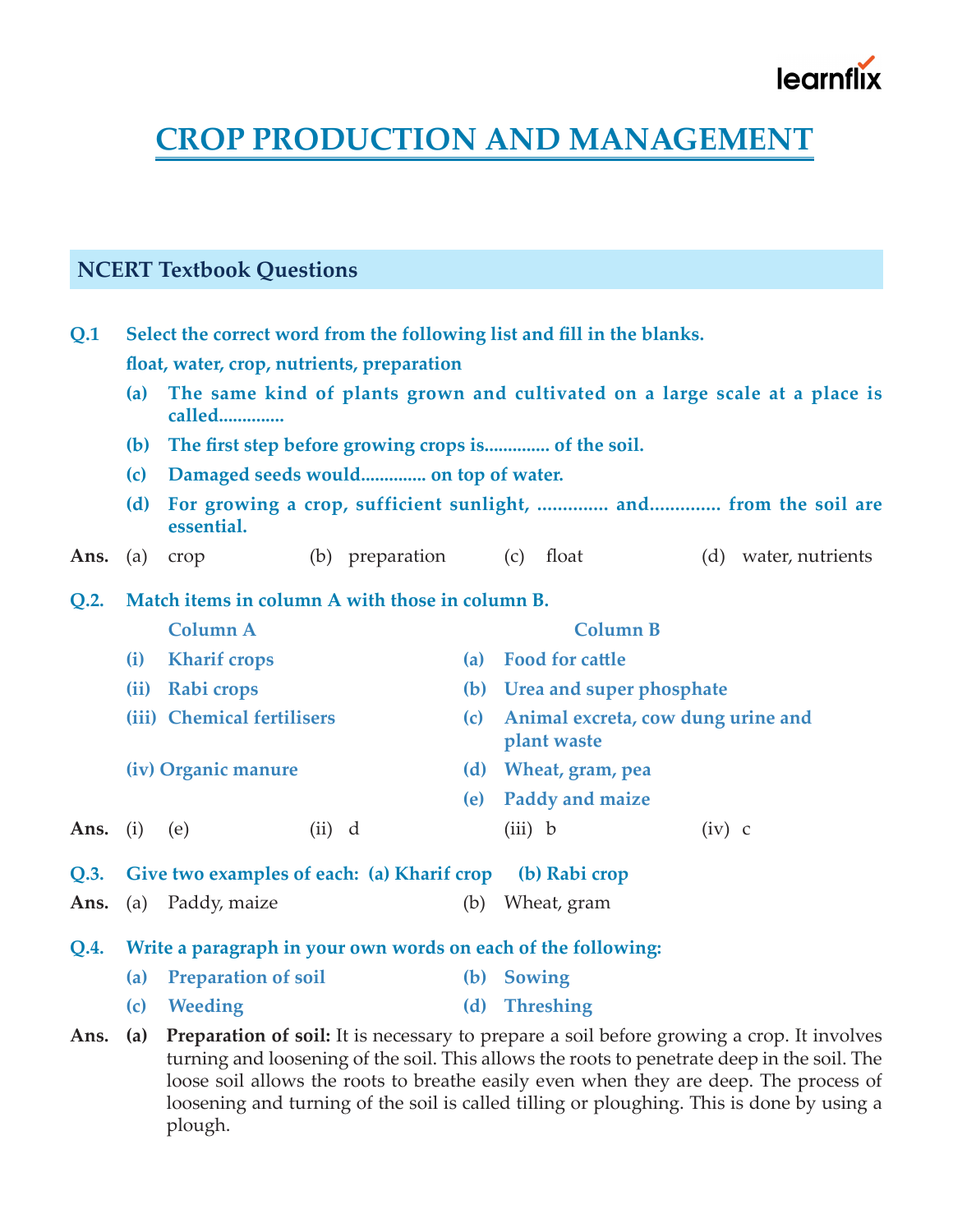- **(b) Sowing:** Sowing is the process of putting seeds in the soil. The tool used traditionally for sowing seeds is shaped like a funnel. The seeds are filled into the funnel, passed down through two or three pipes having sharp ends. Nowadays a seed drill is used for sowing with the help of tractors. This tool sows the seeds uniformly at a proper distance and depth.
- **(c) Weeding:** The undesirable plants grown along with the crop are called weeds. The removal of weeds is called weeding. Weeding is necessary, since weeds compete with the crop plants for water, nutrients, space and light. Thus, affecting the growth of the crop.
- **(d) Threshing:** The process of separating the grain seeds from the chaff is called threshing. Traditionally it is done by winnowing. Nowadays this is carried out with the help of combined harvesters which is a combination of a harvester and a thresher.

# **Q.5. Explain how fertilisers are different from manure.**

**Ans.**

| <b>Fertilisers</b>                                                                                                  | <b>Manure</b>                                                                         |
|---------------------------------------------------------------------------------------------------------------------|---------------------------------------------------------------------------------------|
| Fertilisers are chemicals, which are<br>rich in a particular nutrients like ni-<br>trogen phosphorus and potassium. | Manures are decomposed organic<br>matter obtained from plants and an-<br>imals waste. |
| Excessive use of fertilisers destroys<br>soil fertility.                                                            | The use of manure improves soil<br>texture as well as its water holding<br>capacity.  |

## **Q.6. What is irrigation? Describe two methods of irrigation which conserve water.**

- **Ans.** Supply of water to crops at appropriate intervals is called irrigation. Two methods, which help us to use water economically are:
	- **(i) Sprinkler system:** This system is more useful on the uneven land where water is available in smaller quantity. The perpendicular pipes, having rotating nozzles on the top are joined to the main pipeline at regular intervals. When the water is allowed to flow through the main pipe with the help of a pump, it escapes from the rotating nozzles. It is sprinkled on the crop as if it is raining. Sprinkler is very useful for the sandy soil.
	- **(ii) Drip system:** This system is used to save water as it allows the water to flow drop by drop at the roots of the plants. It is the best technique for watering fruit plants, gardens and trees. Water is not wasted at all.
- **Q.7. If wheat is sown in the kharif season, what would happen? Discuss.**
- Ans. Wheat crop does not require much water to grow, so wheat would not grow in kharif season. The seeds would get destroyed in excess water due to rain.
- **Q.8. Explain how soil gets affected by the continuous plantation of crops in a field.**
- **Ans.** If we sow continuously in a field then there would be lack of nutrients in the soil.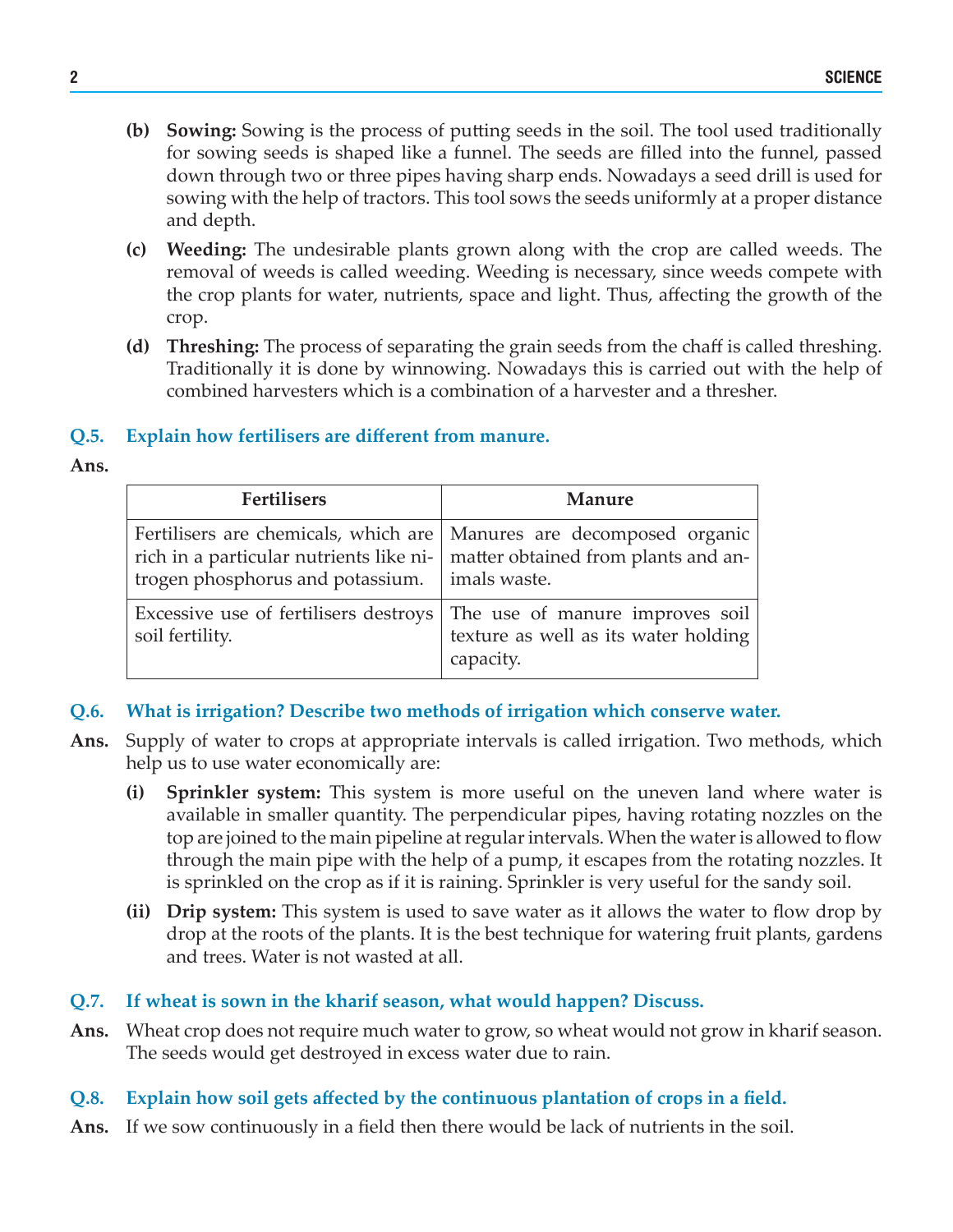**Ans.**

The field becomes infertile. It does not give any time to soil to replenish the nutrients. Thus, the soil is unable to sustain any further healthy and good crop.

#### **Q.9. What are weeds? How can we control them?**

Ans. Weeds are unwanted plants. They grow with crops. They compete for nutrients and water with main crop so weeds are very harmful. Process of controlling the weed is called weeding. Weeding is done manually by using a khurpi and by mechanical machines. Weeds are also controlled by using chemical substances such as 2, 4-D. These chemicals are called weedicide. These are used to kill and destroy the weeds.

## **Q.10. Arrange the following boxes in proper order to make a flow chart of sugarcane crop production.**



#### **Q.11. Complete the following word puzzle with the help of clues given below.**